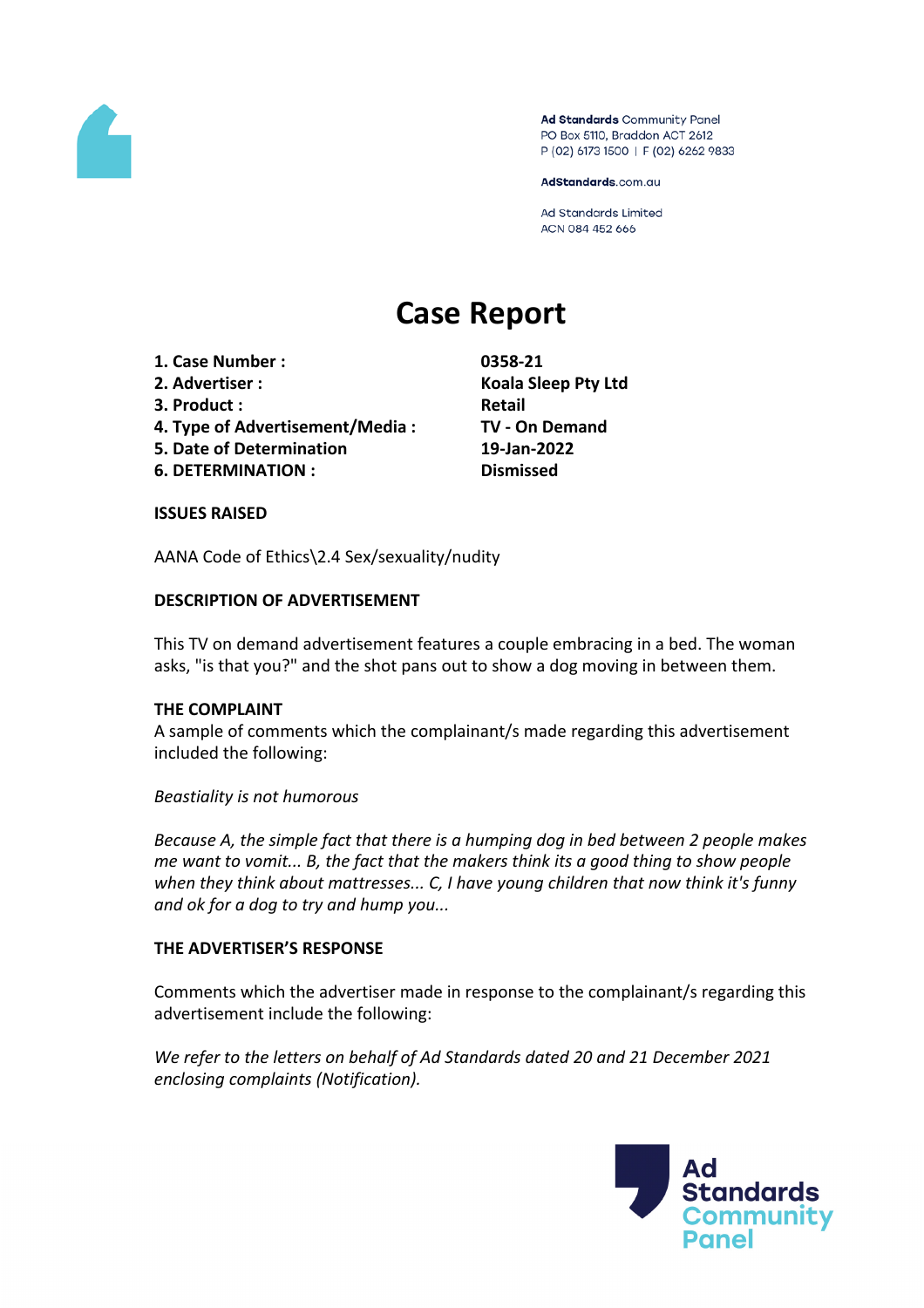

*The Notification relates to an advertisement for Koala's Life Laid Back Campaign (Advertisement) which was published to promote Koala's mattress products on an On Demand TV platform.*

*Koala respects the feedback from the community in relation to the Advertisement and thanks Ad Standards for the opportunity to respond to the Notification. We apologise for any offence that the Advertisement may have caused to the community, as this was not our intention.*

*The Advertisement dramatises the proof point that as Australia's most awarded mattress, even furry friends (dogs or other pets) will enjoy Koala's mattress as much as our customers do. This is represented by footage of two people cuddling in bed, with a dog lying at their feet.*

*In preparing our response to the Notification, Koala has considered the AANA Code of Ethics (Code), the guidance of the AANA Code of Ethics Practice Note (Practice Note) and the approach of the Ads Standards Community Panel (Panel) in its previous determinations.*

*In our view the complaints in the Notification predominately engage section 2.4 of the Code due to their reference to sexual activity. However, Koala strongly rejects that the Advertisement breaches section 2.4 or any other section of the Code, as detailed below.*

## *2.1 - Discrimination and vilification*

*The Advertisement does not contain any content that discriminates against or vilifies a group of people.*

## *2.2 - Exploitative or degrading*

*The Advertisement does not contain any exploitative or degrading content.*

*2.3 - Violence*

*The Advertisement does not contain any violence.*

## *2.4 - Sex, sexuality and nudity*

*Section 2.4 of the Code sets out that "Advertising shall treat sex, sexuality and nudity with sensitivity to the relevant audience." In addition, the Practice Note states that under section 2.4 of the Code, images that are considered harmful and which are not permitted are those which are overtly sexual and inappropriate having regard to the relevant audience. We also note that the Practice Note's interpretation of section 2.4 of the Code is focused primarily on human interaction.*

*The Advertisement does not contain sex, sexuality or nudity portrayed by humans, as the male and female actor in the Advertisement are fully clothed and lying still. The Advertisement also contains a dog playing with a toy between the two actors and a humourous voiceover containing some very mild innuendo which in our view is appropriate for a broad audience.*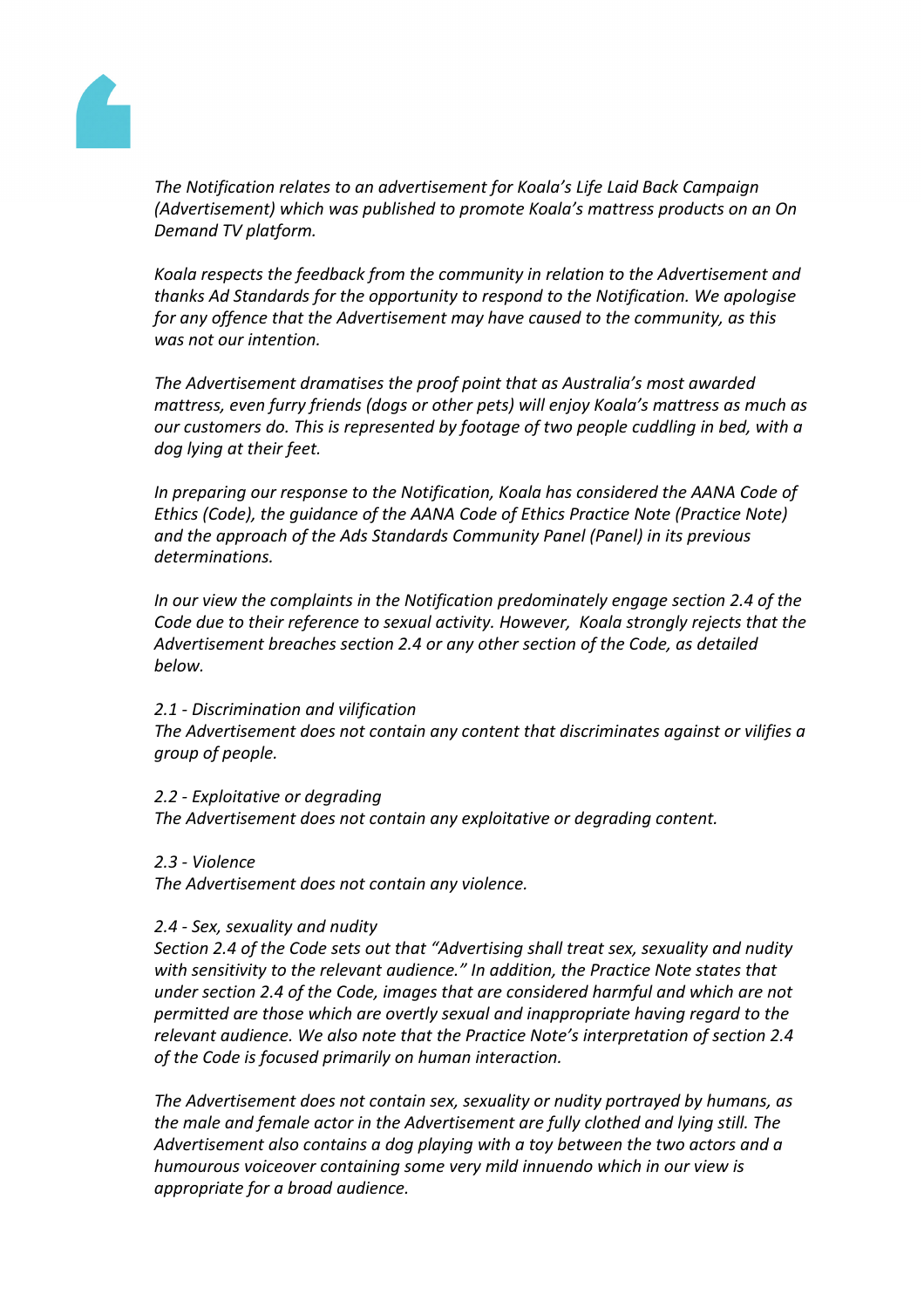

*We note that the innuendo referenced by the voiceover "You're not the only one who wants a piece of the action" is referring to the concept at the heart of the Advertisement, that the dog also wants to enjoy Koala's award winning mattress.*

*We note the concerns of the complainants that the dog's actions in playing with the toy could be interpreted as the dog humping the toy. In our view, the dog is depicted as clearly playing with a toy, as evidenced by the squeaking noises that are clearly audible in the scene. The scene depicts the dog from behind only and although it does not expressly suggest that the dog is humping the toy, it is possible that the scene, when combined with the innuendo in the voiceover, can give rise to such an interpretation. However, even if such an interpretation does amount to a sexual depiction, which we do not agree with, the reference is clearly very vague and would not be obvious to any children or younger viewers. We also note that this behaviour by animals generally is considered by the community to be less offensive than overtly sexual acts performed by humans, therefore most adults who view the advertisement are likely to interpret the scene as intended, namely, as a humorous and lighthearted joke.*

*In considering whether the Advertisement is appropriate for a broad audience, in our view as noted above the voiceover contains slight sexual innuendo and is unlikely to be understood by children, and the scene with the dog is also vague in its suggestions. That said, in any case we note that the advertisement was targeted with a "PPL18+" designation on digital media, meaning it was only targeted to an adult audience. On this basis, having regard to the relevant audience of the advertisement, in our view the content of the advertisement treats any sexuality that may be present in the advertisement with sensitivity to the relevant audience, being a primarily adult audience in this case.*

## *2.5 - Language*

*The Advertisement does not contain any inappropriate language.*

## *2.6 - Health and safety*

*The Advertisement does not contain content that would breach prevailing community standards regarding health and safety.*

# *2.7 - Distinguishable*

*The Advertisement explicitly references that it is promoting Koala's mattress and is distinguishable as advertising.*

*In light of the reasons above, we ask that the Panel dismiss the complaints.*

# **THE DETERMINATION**

The Ad Standards Community Panel (the Panel) considered whether this advertisement breaches Section 2 of the AANA Code of Ethics (the Code).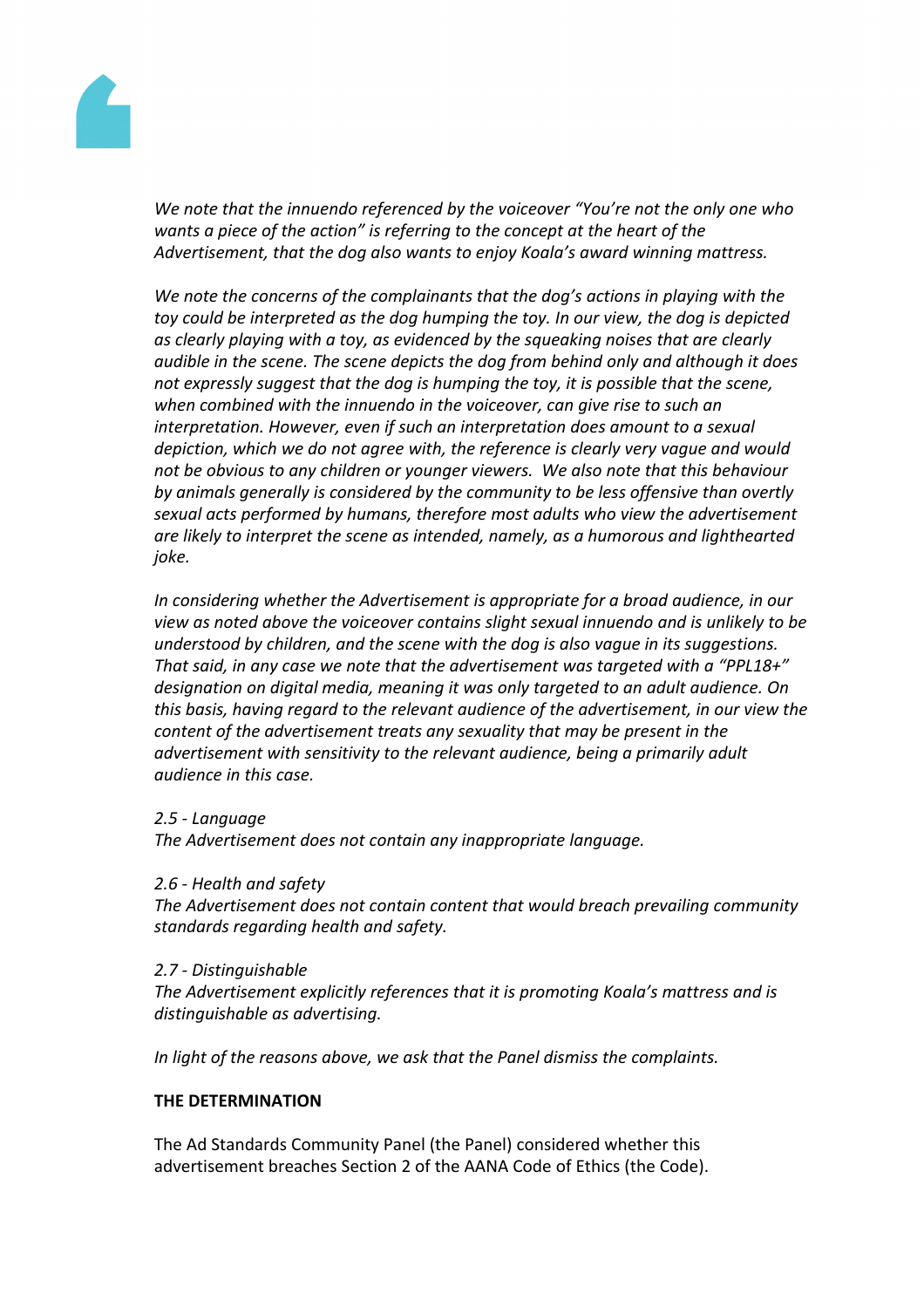

The Panel noted the complainants' concern that the advertisement features bestiality and a dog humping.

The Panel viewed the advertisement and noted the advertiser's response.

## **Section 2.4: Advertising shall treat sex, sexuality and nudity with sensitivity to the relevant audience.**

## **Does the advertisement contain sex?**

The Panel considered whether the advertisement contained sex. The Panel noted the definition of sex in the Practice Note is "sexual intercourse; person or persons engaged in sexually stimulating behaviour".

The Panel noted that the advertisement does not depict sex between people, and although there is a suggestion the dog may be humping an object, this does not meet the definition of sex.

#### **Does the advertisement contain sexuality?**

The Panel noted the definition of sexuality in the Practice Note is "the capacity to experience and express sexual desire; the recognition or emphasis of sexual matters".

The Panel considered that the advertisement contained a suggestion that a dog was interacting in a sexual manner with an object, and that this is a recognition of sexual matters.

## **Does the advertisement contain nudity?**

The Panel noted that the definition of nudity in the Practice Note is "the depiction of a person without clothing or covering; partial or suggested nudity may also be considered nudity".

The Panel noted that the people in the advertisement are fully clothed and the advertisement does not contain nudity.

## **Are the issues of sexuality and nudity treated with sensitivity to the relevant audience?**

The Panel noted that the definition of sensitivity in the Practice Note is "understanding and awareness to the needs and emotions of others".

The Panel considered that the requirement to consider whether sexual suggestion is 'sensitive to the relevant audience' requires them to consider who the relevant audience is and to have an understanding of how they might react to or feel about the advertisement.